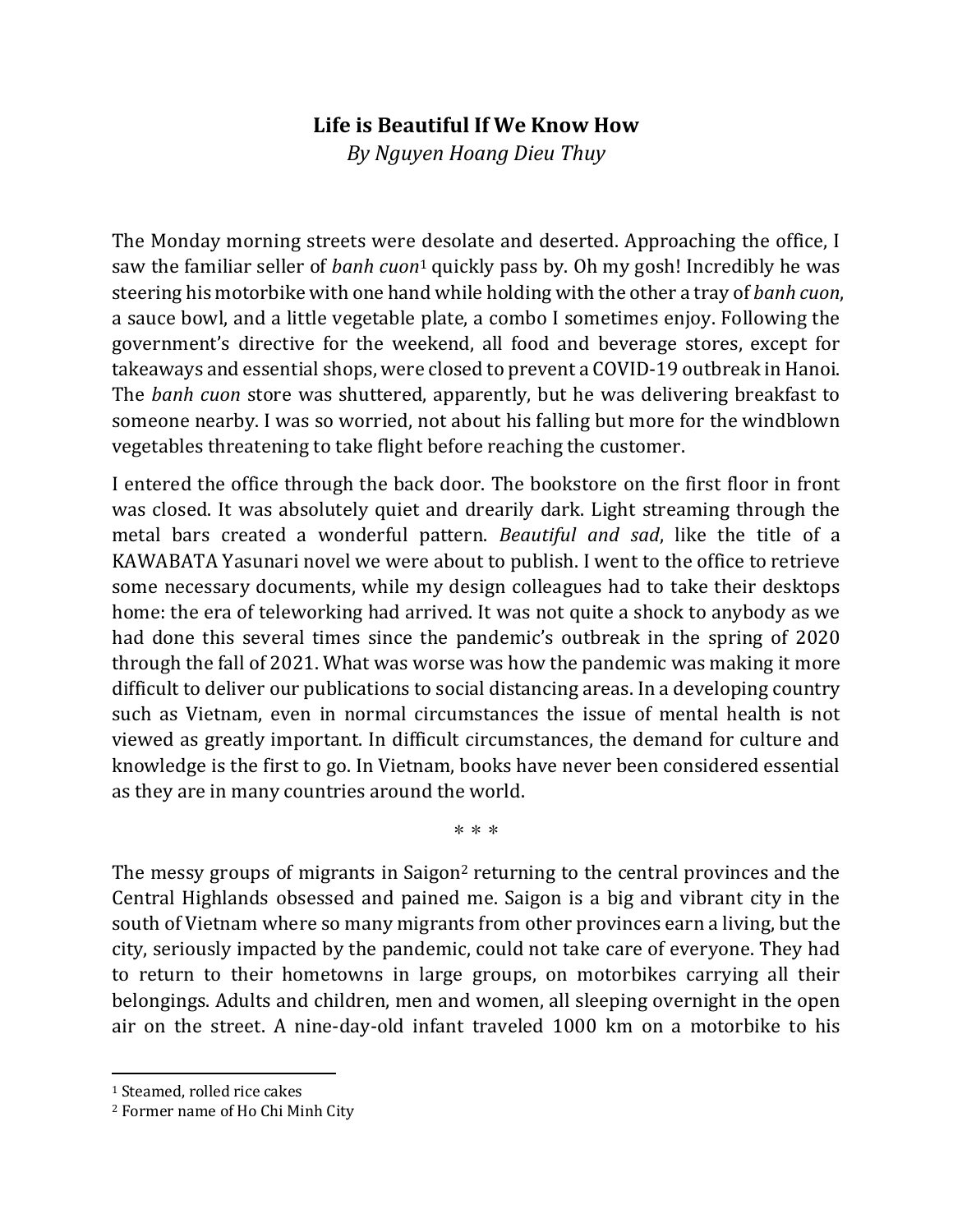parent's hometown. Some simply journeyed on foot. One man lied down forever along the way.

Hanoi where I live was much luckier, but many migrating laborers from other provinces also suffered hardships.

My Facebook for ages had been filled mostly with books, literature and daily topics. But reading books lately has worried and perplexed me. It seems that I was reading meaningless and useless things in an overwhelmed reality. I did not dare to post the image of a book I had just read or share some thoughts on it as I often did. That made me feel graceless or even immoral.

But what could I do? I wished I could prepare free meals for the poor, but I was not living in an area hit hard by the pandemic. I wanted to organize donation drives to support the unemployed, but I was not a KOL. Apart from donating small amounts of money to my friends' charities, I could not do much. That made me think a lot.

\*\*\*

Going to the market during the pandemic was an unforgettable experience. Shoppers left their motorbikes at a distance and walked to the market. Moving on foot I was still wearing the "rice cooker"<sup>3</sup> on my head, a black heavy full-face helmet made for long rides because of the face shield. I wore a black face mask, short jeans, and black sports shoes, convenient clothes as I expected to be carrying a lot.

In the afternoon, only one fresh fish store remained open in the market where normally there would be a dozen such stores. A bunch of people gathered round the shop. I moved close, pointing to a huge common carp and told the female vendor I would buy it. But she did not look up or even nod. It was not clear whether she had heard me or not, so I maneuvered to the other corner and patiently waited for my turn.

The store this time sold only huge fish, either four to five-kilogram common carps or five to seven-kilogram grass carps. Everybody bought the whole fish, not half or part as usual. The seller scraped away at the grass carp's scales, then took a special curly knife and with trembling hands tried to cut between its head and body. Buyers neither pushed to hurry her nor bargained, but patiently waited. Looking at her hands, it was obvious to everybody that she was exhausted. It was not clear how many fish she had prepared since the market's opening.

 $\overline{a}$ 

<sup>&</sup>lt;sup>3</sup> Widely used term for helmet in Vietnam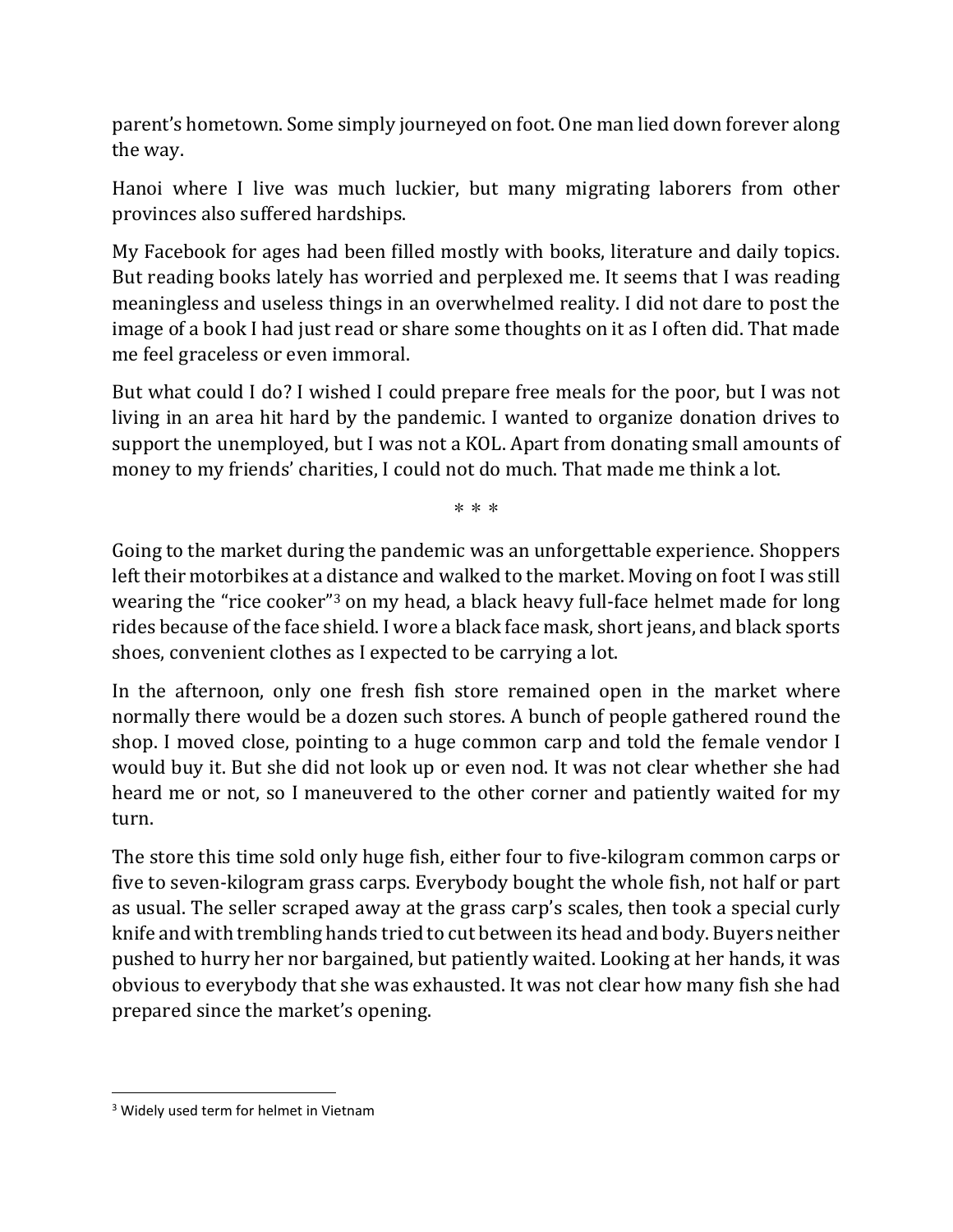The next person bought two huge common carps, nine kilograms in total. I could not endure the wait any longer and left to buy other things. When I returned, the fish store was empty. The female vendor was sitting still as a stone, with her back against the wall, not even bothering to swat the buzzing flies away from her face. Her mouth yawned drowsily like a fish out of water, looking funny yet pitiful. Good sales but no joy at all!

I was overloaded with too many goods. I had to buy as much as possible as I might not be able to return to the market so often. I sweated like hell and the face mask was suffocating.

Walking to the market's back door, I suddenly found a fresh flower store. Fresh flowers at this time? I was surprised and disquieted, but I also felt something like happiness. During days such as these, one might think that food is the only "essential." The light pink roses and blazing yellow chamomiles, so glittering and so obviously luxurious; though inedible they set my mind at ease. It was a wonderful indication of the need for beautiful things in life. Luxurious items are also essential, right?

Suddenly I remembered *Life is beautiful,* a movie about Guido Orefice, a Jewish bookstore owner leading a simple life with his wife and a son when suddenly the family was dragged off to a horrific Nazi concentration camp. In the middle of paupers' graves, gas chambers and guns, the optimistic father, in a smart and funny way, tried to protect his son by making believe they were playing a prize-winning game. When he somehow managed to air a romantic song of memories through a loudspeaker directed towards his beloved wife, she smiled with overflowing happiness. She knew it could only be him. That very wonderful, romantic and emotional moment removed any doubts about the essential need for music. Obviously, life is beautiful if we know how.

I also remembered *A time to love and a time to die* by Erich Maria Remarque. What obsessed me was not the terrible war but soldier Ernst Graeber's capacity to find happy moments. Graeber tried his best to enjoy life with his girlfriend in the midst of the last fierce struggles of World War II—a good meal, strong liquor, a nice room, a cup of coffee, youth and love. Graeber turned his back on war by living a wholesome life and finding happiness whenever possible.

\*\*\*

When Graeber bought a bunch of narcissus for his cherished girlfriend and walked down the street ruined by bombs and bullets, amid crumpled faces made miserable by war, he faced disapproving looks and felt ashamed. I have felt the same way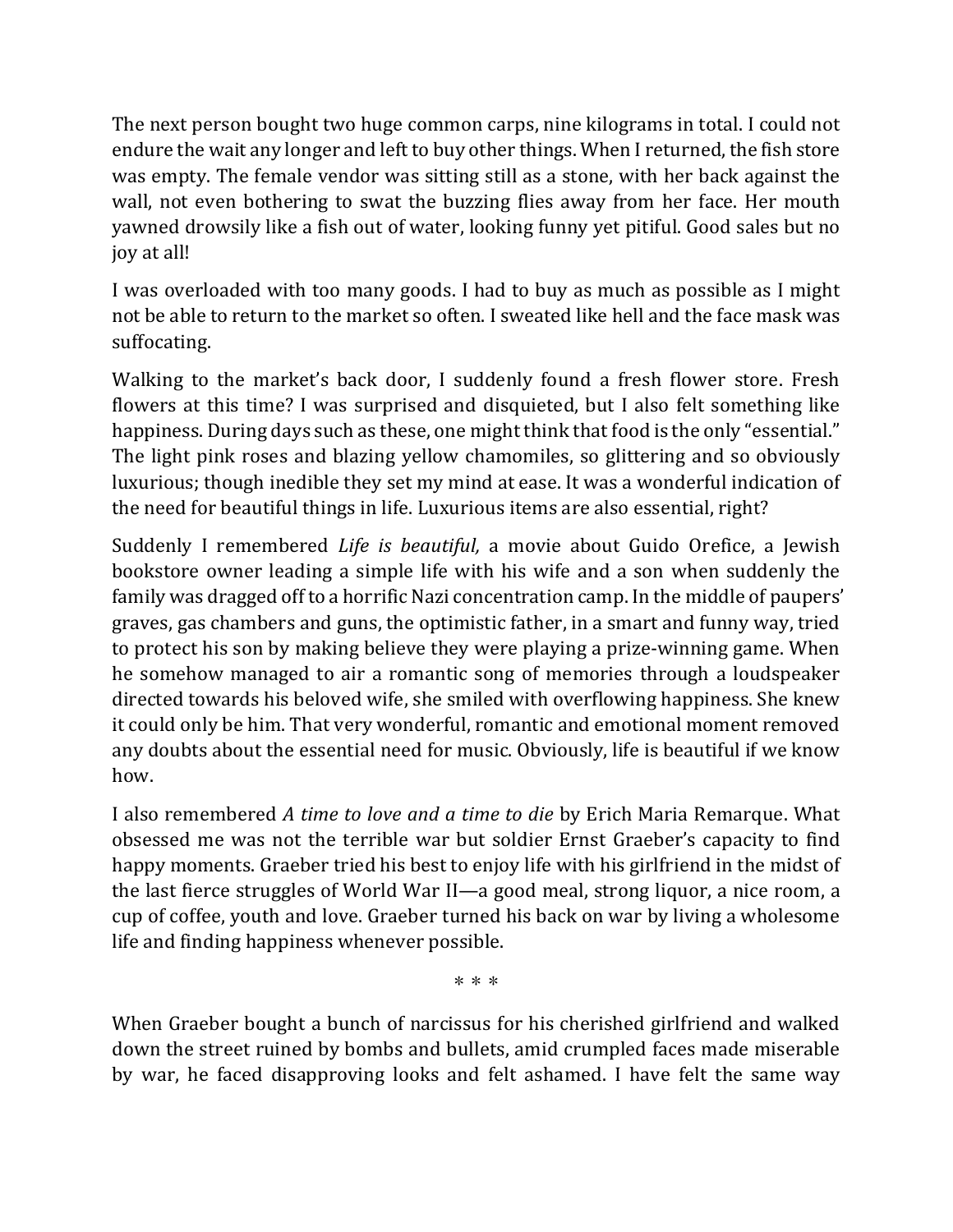reading and talking about books these days. Graeber did not give up and I discovered he was right.

Finally, I determined it was best to focus my mind on what I had been doing. I could not ignore the pandemic, but neither would I be overwhelmed by it. I was handling an important book, and as the editor in charge I had to do my very best. I tried to finish a kids' story that I was half writing. I moderated online talk shows about books. As an editor with a bit of fame, I often received invites for interviews or requests for help. Normally I would think twice about doing these things. But now I take them all. I agreed to help some publishing students with their graduate theses. I accepted interviews with some magazines and talk shows on the radio.

I am no longer ashamed of posting photos or sharing my thoughts on recently read books on Facebook. As an editor, I need to read to broaden and deepen my knowledge. As a writer and speaker, I talk and write about what I am reading in order to share my love of reading as the average number of books read in Vietnam is worrisomely low. As a mother, I read and expect my children to follow suit. As a reader, I simply enjoy reading. I had just finished reading the *White* by Han Kang, about the color white in a person's life, snow, white house, dead-body cloth, anchovies under the sea, exhaled breath… It was a surprisingly gentle but perceptive book, and it gave rise to a deep feeling of purity. I finished reading *Runaway* by Alice Munro, *Moby Dick the White Whale* by Herman Melville, *My Sweet Orange Tree* by Jose Mauro de Vasconcelos, and *Ant, Mouse and Fly* by Nguyen Quang Lap.

My husband was reading *Zhuangzi* by Zhuang Zhou and *Prisoners of Geography* by Tim Marshall. My elder daughter was reading *Thousand and One Nights*. When we had time, my husband and I read *Aybolit Doctor* or *Totto-chan, The Little Girl at the Window* to our younger daughter.

An online conference with the participation of state managing agencies, publishers, and press was just organized, along with suggested books to be included in the "essential list."I thought the inclusion of books in the "essential list" would be the best way to change the public's awareness of reading books.

\*\*\*

I was boiling morning glory vegetables for lunch, one of the most popular dishes of the Vietnamese people. I was so dedicated to it. Boiling morning glory is not difficult, but it can be disappointing if not done right. The vegetable will not turn bright green if boiled too little; it becomes crumpled and tasteless if boiled too much. In Vietnam, there is no other vegetable as popular or as fascinating as morning glory. It can be used for salads or sauce, boiled or sauteeded. There are also thousands of recipes for